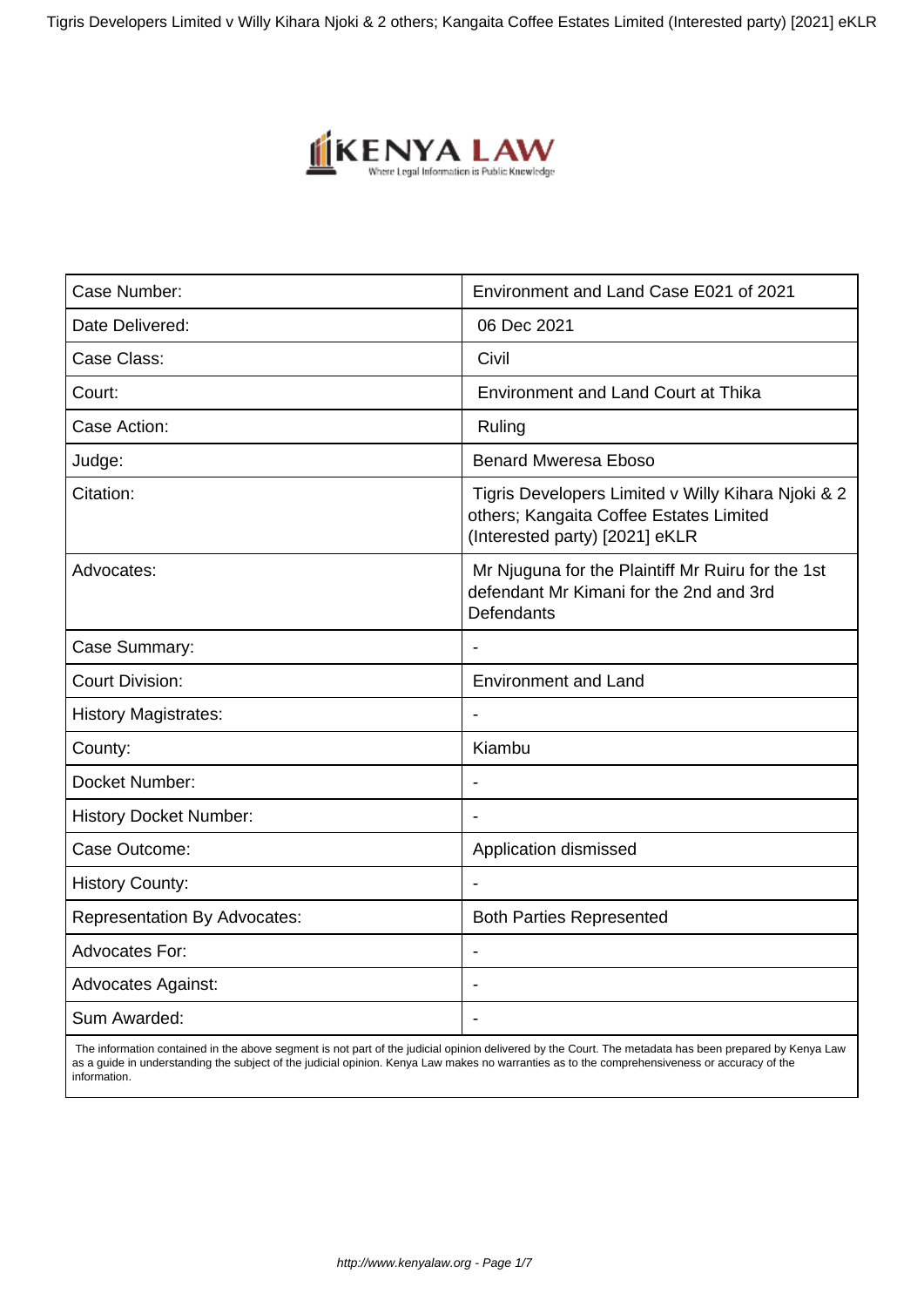### **THE REPUBLIC OF KENYA**

### **IN THE ENVIRONMENT AND LAND COURT AT THIKA**

#### **ELC CASE NO E021 OF 2021**

| <b>VERSUS</b> |  |
|---------------|--|
|               |  |
|               |  |
|               |  |
| <b>AND</b>    |  |
|               |  |

### **RULING**

**1.** The plaintiff, Tigris Developers Limited, initiated this suit against **Willy Kihara Njoki [1st defendant]** and **Suresh Shah [2nd defendant],** through a plaint dated 18/2/2021. Their case was that they were the beneficial owners of **Land Reference Number 8261** comprised in **Title Number IR 9480, [the suit property]** situated in Ruiru, Kiambu County, having purchased it from **M/s Kangaita Coffee Estates Limited [the interested party]** in September 2007. They further contended that the suit property was still registered in the name of the interested party because the interested party "had never been able to provide the completion documents" contemplated in the agreement for sale. It was their case that they still owed the interested party an outstanding balance of the purchase price in the sum of Kshs 9,000,000.

**2.** The plaintiff further contended that on diverse dates between May 2020 and January 2021, the 1st defendant approached them on several occasions, demanding payment of the said balance of the purchase price, and issued threats of eviction against them, yet he was neither a director nor a shareholder of the interested party. They further contended that the defendants had made a complaint at Ruiru Sub-County Criminal Investigations Office, prompting the Sub-County DCI Officer to summon them for interrogation.

**3.** Consequently, the plaintiff sought the following reliefs against the two defendants:

*a) A permanent injunction restraining the defendants, their servants, agents, employees or otherwise, howsoever, from entering and/or interfering with the plaintiff's physical possession, occupation, user and enjoyment of all that parcel of land known as Land Reference No. 8261 (Title IR No. 9480/1).*

- *b) General damages; and*
- *c) Costs of the suit.*

**4.** Together with the plaint, the plaintiff brought a notice of motion dated 18/2/2021, seeking an interlocutory injunctive order restraining the 1st and 2nd defendants against entering the suit property or interfering with their possession, occupation, user and enjoyment of the suit property, pending the hearing and determination of this suit. The said application by the plaintiff is one of the three applications falling for determination in this ruling.

**5.** The second application falling for determination in this ruling is the notice of motion dated 4/3/2021, brought by the 3rd defendant. The first limb of the said application dated 4/3/2021 sought an order of joinder of the 3rd defendant. That limb of the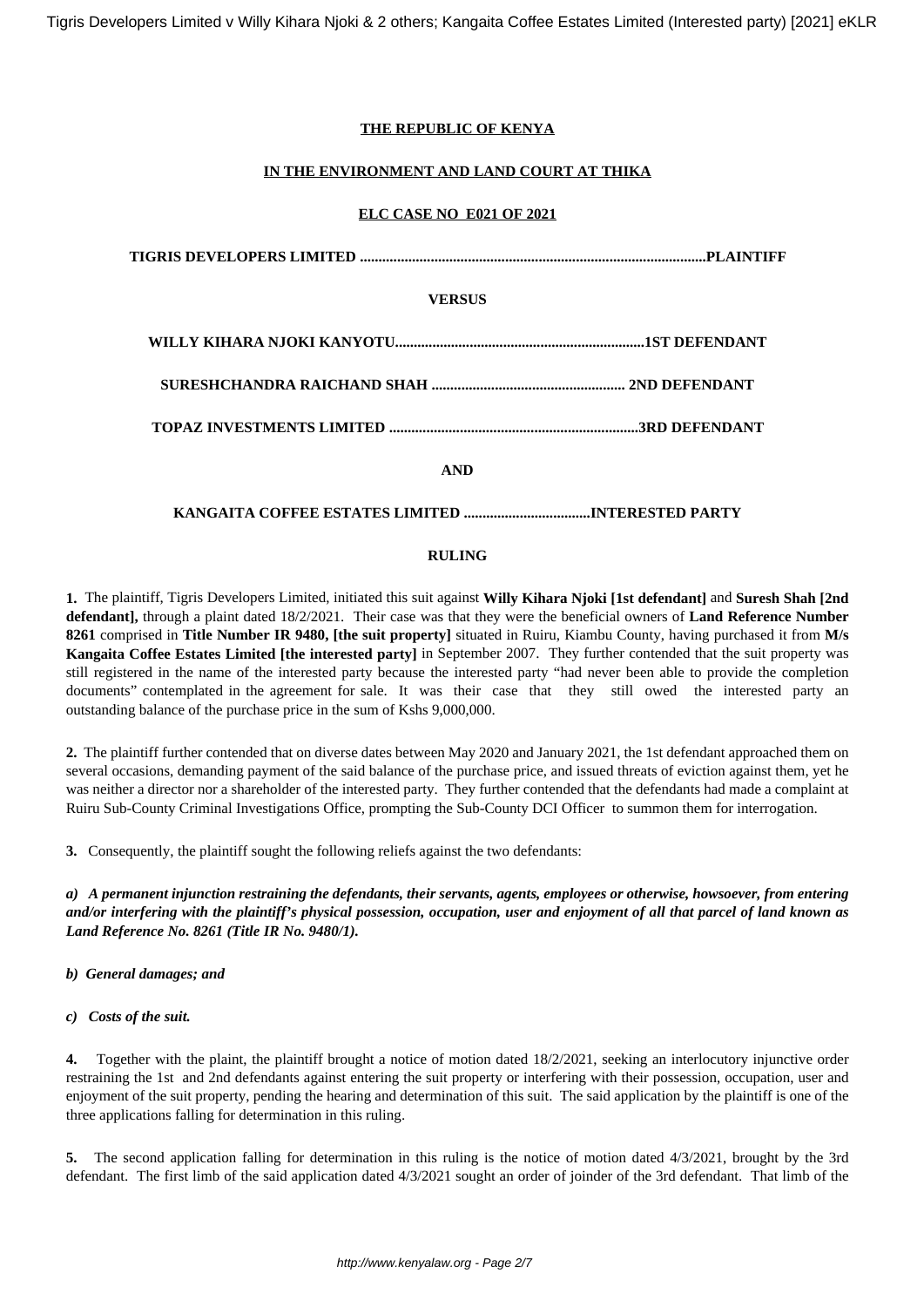application was granted. The second limb of the said application dated 4/3/2021 sought an order discharging, varying and/or setting aside the exparte temporary injunction order issued by this court [Kemei J] on 23/2/2021. The third limb of the 3rd defendant's application dated 4/3/2021 sought an order striking out this suit together with the plaintiff's notice of motion dated 18/2/2021 *ex debito justiciae.*

**6.** The third application falling for determination in this ruling is the 1st defendant's notice of motion dated 7/10/2021, seeking an order staying the proceedings in this suit, pending the forensic examination of various itemized documents by the Directorate of Criminal Investigations. The said application by the 1st defendant was brought after the other two applications had been canvassed and a ruling date reserved. The 1st defendant's application dated 7/10/2021 was argued on 26/10/2021 and it was directed that a single ruling will be rendered for the three applications.

**7.** Because the 1st defendant's application dated 7/10/2021 seeks an order of stay of proceedings in this suit, I will dispose it first. I will thereafter make appropriate pronouncements on the plaintiff's application dated 18/2/2021 and the 3rd defendant's application dated 4/3/2021, depending on the court's findings on the 1st defendant's application.

**8.** It is important to observe at this point that there was contestation about the legal representation of the interested party. The dispute was ultimately resolved through a ruling rendered by Gacheru J on 24/6/2021. The court made a finding that the advocates property appointed to represent the interested party are *M/s Muriu Mungai & Co Advocates.* I now turn to the applications.

#### **1st Defendant's Application dated 7/10/2021**

**9.** The 1st defendant's application dated 7/10/2021 was supported by his affidavit sworn on 6/10/2021, in which he deposed that his late father, James Kanyotu, was a majority shareholder in Kangaita Coffee Estates Limited **[the Interested Party]** and that the company and its assets such as the suit property herein form part of his late father's estate. He added that the suit property belongs to Kangaita Coffee Estates Limited. He further deposed that there is internal conflict and conflict amongst the directors of the interested party, which has culminated in the emergence of two factions. He added that it was his "considered view that the Honourable Court [Gacheru J] relied on a fake document, CR 12, provided by one Christopher Ngata Kariuki, to make the ruling dated 24/6/2021 and this is very unfortunate." The 1st defendant further deposed that there was a scheme orchestrated by parties to this suit "including some beneficiaries of the estate of James Kanyotu" to wrestle the suit property from the interested party and from the estate of the late James Kanyotu. The plaintiff did not file a response to the application.

**10.** The 2nd and 3rd defendants opposed the application through a replying affidavit sworn on 19/10/2021 by Suresh Chandra Raichand Shah. He deposed that the 1st defendant had sufficient time to procure forensic examination of the itemized documents if he so desired and that no plausible reason had been given by the 1st defendant for his inaction. He added that the 1st defendant did not have *locus standi* to bring the application because he was neither a director nor a shareholder of the interested party. He added that the 1st defendant had not demonstrated that he had a known legal interest in the suit property.

**11.** Canvassing the application in the virtual court on 26/10/2021, Mr Ruiru, counsel for the 1st defendant submitted that the 1st defendant had filed official searches indicating that the suit property belongs to the interested while the 2nd and 3rd defendant had similar filed on official search indicating that the suit in the name of the 3rd defendant. Counsel added that the 1st defendant had filed documents indicating that the suit property has rates arrears while the 2nd and 3rd defendant had filed comments indicating that the suit property did not have rates arrears. Counsel argues that the court should allow a stay of proceedings so that reliance is not place on illegal, fraudulent or fake documents.

**12.** Mr Njuguna, counsel for the plaintiff submitted that the plaintiff did not oppose the application because there appeared to be conflicting documents.

**13.** Mr Kimani, counsel for the 2nd and 3rd defendants opposed the application. Counsel submitted that the 3rd defendant holds a tile to the suit property and was in possession of the suit property. Counsel added that the 1st defendant was neither a shareholder nor a director of the interested party. Counsel further submitted that the interested party had not taken a position in this matter despite having been served with court documents. It was the position of counsel for the 2nd and 3rd defendant that the interested party had never impeached the title held by 3<sup>rd</sup> defendant and name of the shareholders and directors of the interested party had complained.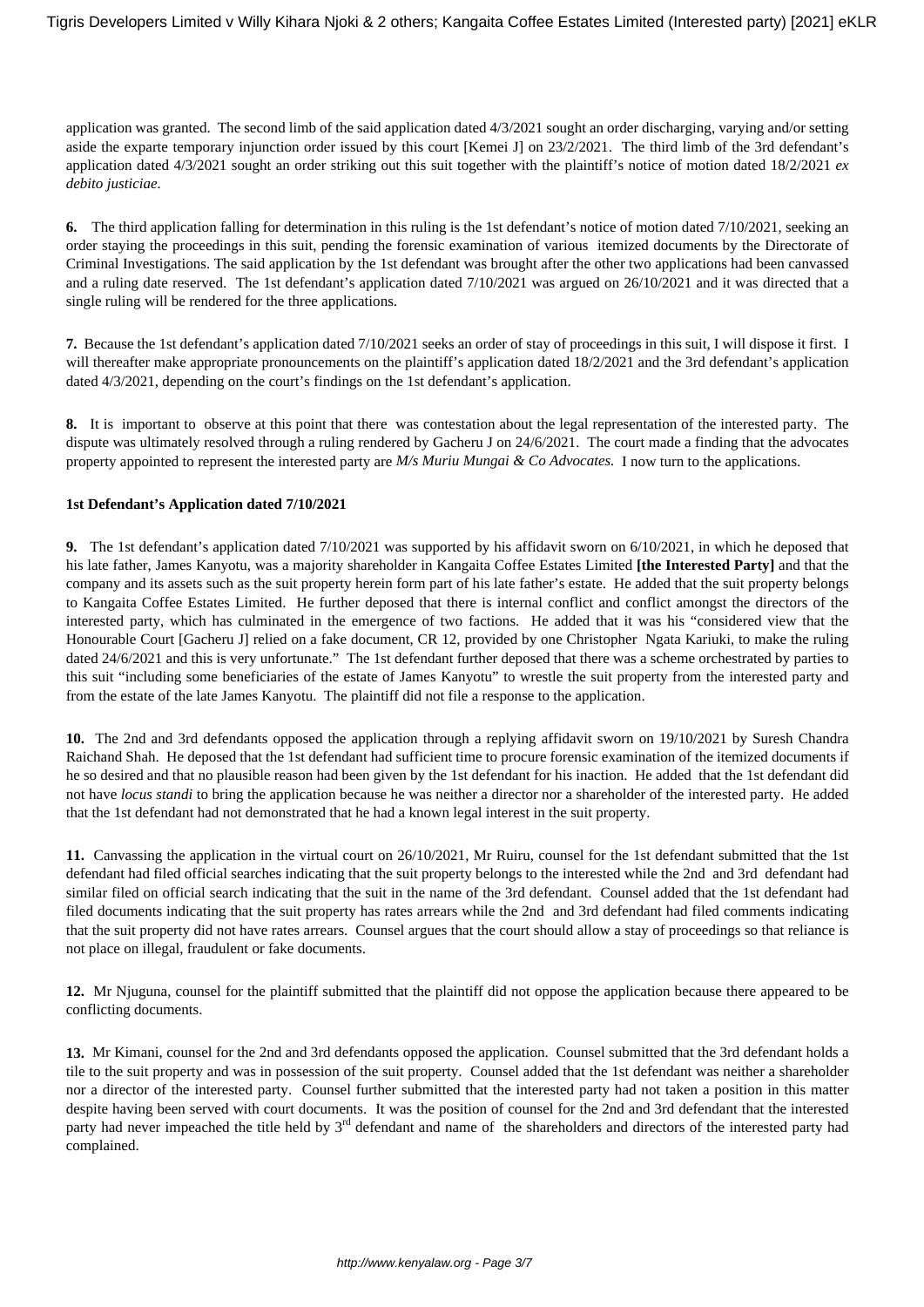**14.** Counsel for the 2nd and 3rd defendant added that the plaintiff was enjoying an exported injunctive order and the 3rd defendant would stand to be prejudiced if the proceedings were stayed and the injunctive order remained in place. Counsel urged the court to dismiss the application.

**15.** I have considered the application by the 1st defendant seeking stay of proceedings. I have also considered the parties' rival affidavits and submissions. The single question falling for determination in the said application is whether the applicant [1st defendant] has laid a proper basis for an order of stay of proceedings in this suit.

**16.** The general principles which guide our courts whenever they are invited to exercise jurisdiction to stay proceedings are best summarized in **Halsbury's Law of England, 4th Edition, Vol 37** at pages 330 and 332 as follows:

*"The stay of proceedings is a serious, grave and fundamental interruption in the right that a party has to conduct his litigation towards the trial on the basis of the substantive merits of his case, and therefore the court's general practice is that a stay of proceedings should not be imposed unless the proceedings beyond all reasonable doubt ought not to be allowed to continue."*

**17.** Having considered the evidence and submissions tendered by the 1st defendant, I do not think the 1st defendant has laid a proper basis for an order of stay of proceedings in the circumstances of this case. First, the documents which the 1st defendant has itemized were presented and served to the parties more than seven months ago. There was sufficient time for any party who desired to procure forensic examination of the documents to do so. No explanation has been tendered for the failure to procure the forensic examination in the preceding seven months.

**18.** Second, the 1st defendant has no claim in this suit. He is a defendant sued by the plaintiff. His case in relation to the present application is that the suit property belongs to the interested party and that some people are out to wrestle the suit property from the interested party. The interested party is a party to this suit and has not sought a forensic examination of any document. It is therefore strange that the 1st defendant who is neither a director nor a shareholder of the interested party is questioning documents which the interested party does not have any problem with. What emerges from the position taken by the 1st defendant is that he does not appreciate that the interested party is a distinct legal person that speaks through resolutions of its directors and shareholders. He does not also appear to appreciate that he has no *locus standi* to speak on behalf of the interested party in this suit. If he has issues with the way the affairs of the interested party are being handled, he should channel his concerns to the interested party through the administrators of the estate of the late James Kanyotu.

**19.** Thirdly, the 1st defendant has not demonstrated that he has a legal interest in the suit property that would form the basis of the stay order that he seeks. In my view, the fact that the plaintiff [who after obtaining an exparte injunction is now supporting the 1st defendant's plea for stay of proceedings] made the 1st defendant a party to this suit is not a sufficient ground for the court to grant an order of stay of proceedings, moreso when the interested party on whose behalf the 1st defendant purports to speak is a party to the suit and has not sought a stay of proceedings or sought a forensic examination of any of the documents exchanged by the parties in this suit.

**20.** The totality of the foregoing is that the 1st defendant has not satisfied the court that there is a proper basis for staying the proceedings in this suit. Consequently, the 1st defendant's notice of motion dated 7/10/2021 is rejected for lack of merit. I now turn to the plaintiff's application dated 18/2/2021 and the 3rd defendant's application dated 4/3/2021. I will

dispose them simultaneously.

**21.** The plaintiff's application dated 18/2/2021 seeks an interlocutory injunction pending the hearing and determination of this suit. The first limb of the 3rd defendant's application dated 4/3/2021 was a plea for an order of joinder and that plea was duly granted. The second limb of the 3rd defendant's application seeks an order discharging/ varying/ setting aside the interim order issued in favour of the plaintiff on 23/2/2021. The interim order dated 23/2/2021 was issued by Kemei J and was to be in force pending the interparties hearing and determination of the plaintiff's application dated 18/2/2021. It will therefore cease to be in force upon delivery of this ruling. The third limb of the 3rd party's application dated 4/3/2021 is a plea for an order striking out the plaintiff's suit. That is the only limb which falls for determination in this ruling.

**22.** I have considered the evidence and submissions tendered in relation to the two applications. I have also considered the relevant legal frameworks and jurisprudence on the key issues falling for determination in the two applications. The single question falling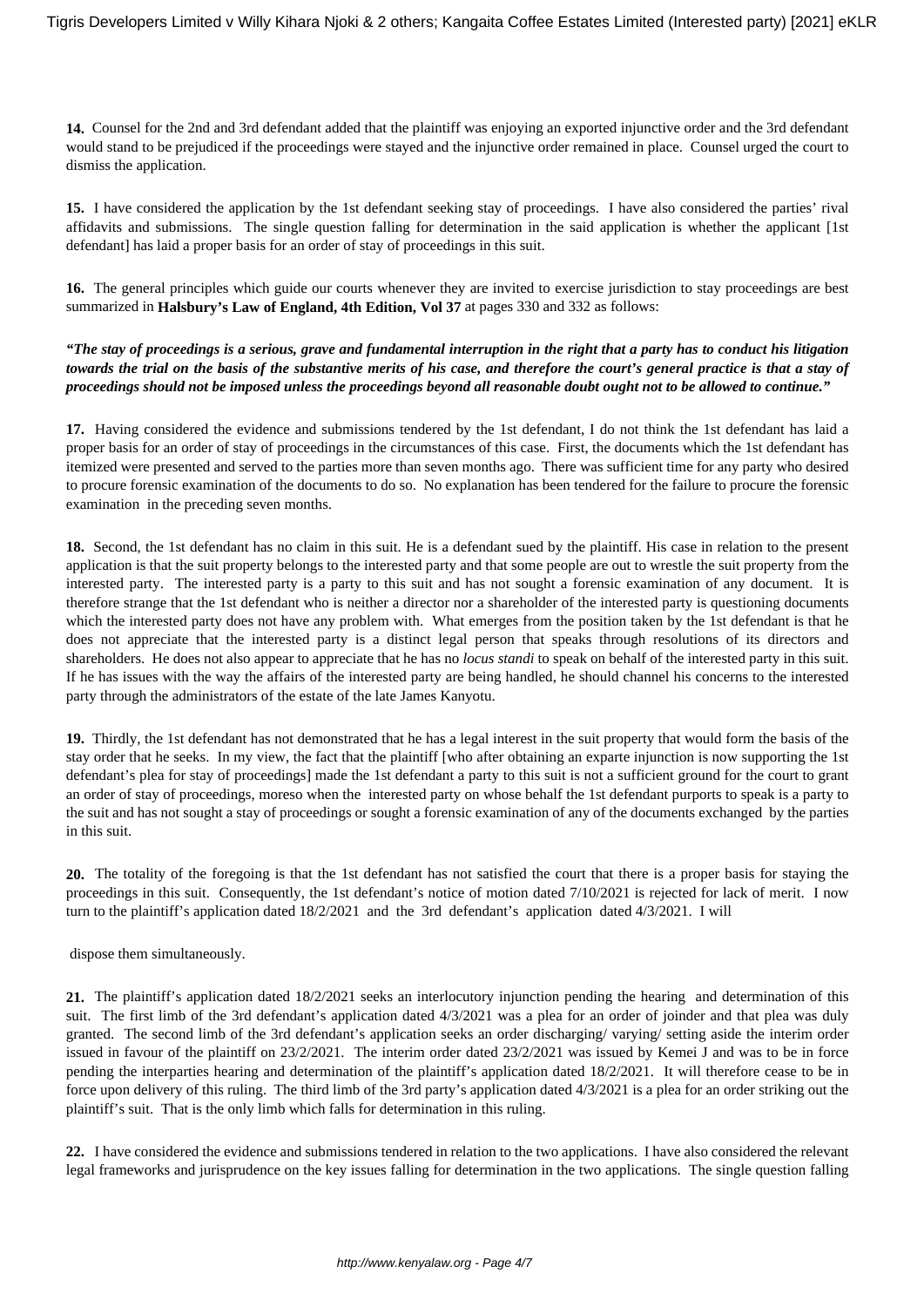for determination in the plaintiff's application dated 18/2/2021 is whether the plaintiff has satisfied the criteria upon which our trial courts exercise jurisdiction to grant an interlocutory injunctive relief. The single question falling for determination in the remaining limb of the 3rd defendant's application dated 4/3/2021 is whether the application satisfies the criteria upon which our trial courts exercise jurisdiction to strike out suits *ex-debito justitiae.* I will make brief sequential analysis and pronouncements on the two questions.

**23.** The principle upon which our trial courts exercise jurisdiction to grant interlocutory injunctive relief was outlined in **Giella v Cassman Brown & Co Ltd [1973] EA 358,** and is well settled. First, the applicant is required to demonstrate a prima facie case with a probability of success. Secondly, the applicant is required to demonstrate that if the interlocutory injunctive relief is not granted, he would stand to suffer irreparable damage that cannot be adequately indemnified through an award of damages. Thirdly, if the court has doubts on either or both of the above two limbs, the application is to be determined on a balance of convenience. Fourthly, at this interlocutory stage, the court does not make conclusive or definitive pronouncements on the substantive issues in the suit. The focus of the court is to establish whether the criteria has been satisfied.

**24.** The plaintiff claims to have a beneficial interest in the suit property pursuant to a sale agreement dated 20/9/2007 between it and the interested party. The plaintiff contends at paragraph 6 of the plaint that the "interested party has never concluded the sale transaction as it has never been able to provide the completion documents under the terms of the agreement." The plaintiff adds at paragraph 7 of the plaint that there still remains an outstanding balance of the purchase price in the sum of kshs 9,000,000. It does therefore appear, from the pleadings and from the evidence presented at this interlocutory stage, that the plaintiff did not acquire the suit property because the purported sale agreement was never completed.

**25.** It is also noted that the plaintiff may not legally enforce the purported

sale agreement dated 20/9/2007 because it is now more than 14 years since the purported agreement was allegedly executed. It is also strange that the plaintiff has not made any claim against the interested party even at this stage when it has been brought to its attention that the interested party sold and conveyed the suit property to **M/s Artaxerxes Limited** who in turn sold it to the 3rd defendant. The plaintiff's case at this stage is not helped by the fact that the interested party who is alleged to have sold and conveyed the suit property to **M/s Artaxerxes Limited** has elected not to support the plaintiff's claim.

**26.** Given the above circumstances, it is my view that the plaintiff has not, at this interlocutory stage, demonstrated that it has a crystallized interest in the suit property which should be protected through an injunction. Secondly, what would be at stake is the money that the plaintiff may have paid to the interested party, if indeed the alleged money was paid. That money can be recovered through an appropriate suit. It is noted at this stage that no evidence has been presented to demonstrate that the plaintiff paid the alleged sum of Kshs 50,000,000. Nothing other than the unstamped agreement dated 20/9/2007 [which is alleged to have been disowned by the advocates alleged to have witnessed it] was presented as evidence of payment.

**27.** On its part, the 3rd defendant has presented a copy of the title bearing relevant entries. They contend that they hold the original title. Both the title and the search exhibited by the 3rd defendant show that the suit property was conveyed to the 3rd defendant by **M/s Artaxerxes Limited** on 14/4/2011. Further, the 3rd defendant has exhibited a transfer dated 1/4/2011; stamp duty pay in slip; cheque for Kshs 17,500,000 dated 20/12/2010 together with the corresponding transaction journal; and funds remittance slip dated 31/3/2011 for Kshs 156,406,568. The 3rd defendant has demonstrated that they have had quiet possession of the suit property since they acquired it in 2011.

**28.** The totality of the foregoing is that the plaintiff has failed to satisfy the two essential requirements in **Giella v Cassman Brown & Co Ltd [1973] EA 358,** Put differently, the plaintiff has failed to satisfy the criteria upon which our courts exercise jurisdiction to grant interlocutory injunctive relief. The net result is that the plaintiff's application dated 18/2/2021 is dismissed for lack of merit. The interim order issued on 23/2/2021 will accordingly lapse today. I now turn to the single question in the 3rd defendant's application dated 4/3/2021.

**29.** The single question in the 3rd defendant's application dated 4/3/2021 is whether the application meets the criteria upon which a trial court exercises jurisdiction to strike out a suit *ex debito justiciae*. The principle upon which our courts exercise jurisdiction to strike out suits *ex debito justiciae* are well-settled. The **Court of Appeal in Co-operative Merchant Bank Ltd v George Fredrick Wekesa, Civil Appeal No. 54 of 1999** summarized the principle as follows:

*"……... striking out a pleading is a draconian act, which may only be resorted to in plain cases …… Whether or not a case is*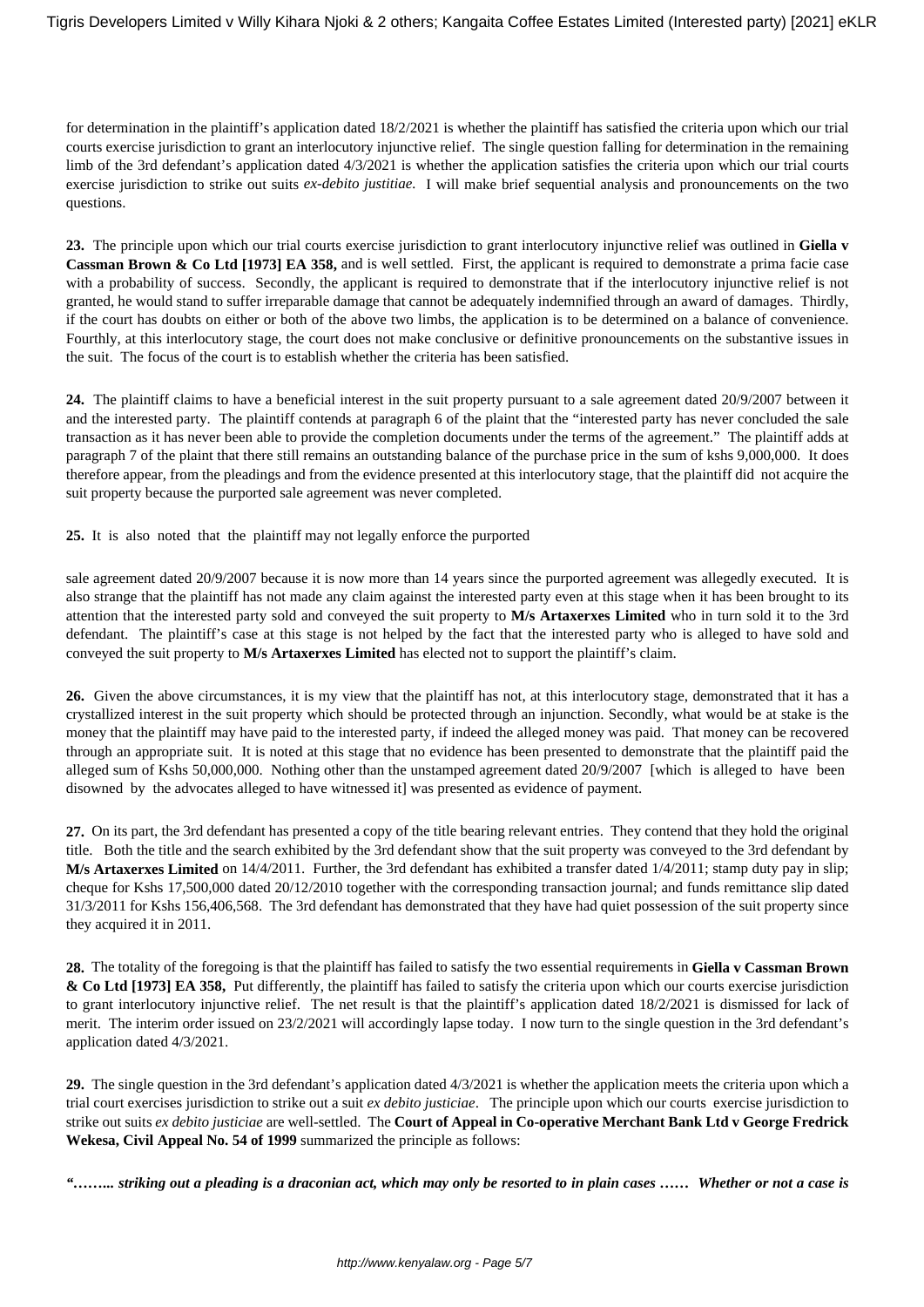*plain is a matter of fact ………. A court may only strike out pleadings where they disclose no semblance of a cause of action or defence and are incurable by amendment."*

**30.** The above principle has been reiterated by the Court of Appeal in a line of decisions, including: (i) **Yaya Towers Limited v Trade Bank Limited (in liquidation) Civil Appeal No 35 of 2000;** and (ii) **Kivanga Estates Limited v National Bank of Kenya Limited [2017]eKLR.**

**31.** The 3rd defendant contends that the plaintiff is a busy body who has no known or registrable right or interest in the suit property. The 3rd defendant further contends that the firm of *Mirugi Kariuki Advocates* and their *Mr Kahiga Waitindi* who are expressed as having drawn and attested to the agreement which the plaintiff invoked to initiate this suit have disowned the agreement. The 3rd defendant argues that to the extent that the plaintiff relied on a forged document and has boldly lied on oath about the purported sale agreement dated 20/9/2007, no action can be founded on an illegal act.

**32.** I have looked at the letter dated 4/3/2021 from *M/s Mirugi Kariuki & Co Advocates.* They have disowned the agreement. In his response, Mr Njuguna, counsel for the plaintiff argued that there was no proper evidence that the sale agreement was forged. He further submitted that there was no conclusive evidence that the letter dated 4/3/2021 which the 3rd defendant relies on came from *M/s Mirugu Kariuki Advocates.*

**33.** I have taken the above submissions into account. I have also taken into account the prevailing jurisprudence on the principle upon which the jurisdiction to strike out pleadings is exercised. I will allow the plaintiff's suit to stand, if not for anything else, for the purpose of determining the authenticity of the agreement the plaintiff is waving. The 2nd and 3rd defendants are at liberty to bring an appropriate application for security of costs.

#### **Disposal Orders**

**34.** In light of the foregoing, the 1st defendant's application dated 7/10/2021; the plaintiff's application dated 18/2/2021; and the 3rd defendant's application dated 4/3/2021 are disposed in the following terms:

*a) The 1st defendant's application dated 7/10/2021 is dismissed for lack of merit. The 1st defendant shall bear costs of the said application dated 7/10/2021.*

*b) The plaintiff's application dated 18/2/2021 is dismissed for lack of merit and the interim order which has been in force pending the determination of the application lapses forthwith. The plaintiff shall bear costs of the application.*

*c) The third defendant's plea for an order striking out this suit is declined without any order as to costs. The 3rd defendant and any other defendant shall be at liberty to bring an application for security for costs of this suit.*

# **DATED, SIGNED AND DELIVERED VIRTUALLY AT THIKA ON**

#### **THIS 6TH DAY OF DECEMBER 2021**

**B M EBOSO**

**JUDGE**

# **IN THE PRESENCE OF: -**

# **MR NJUGUNA FOR THE PLAINTIFF**

# **MR RUIRU FOR THE 1ST DEFENDANT**

# **MR KIMANI FOR THE 2ND AND 3RD DEFENDANTS**